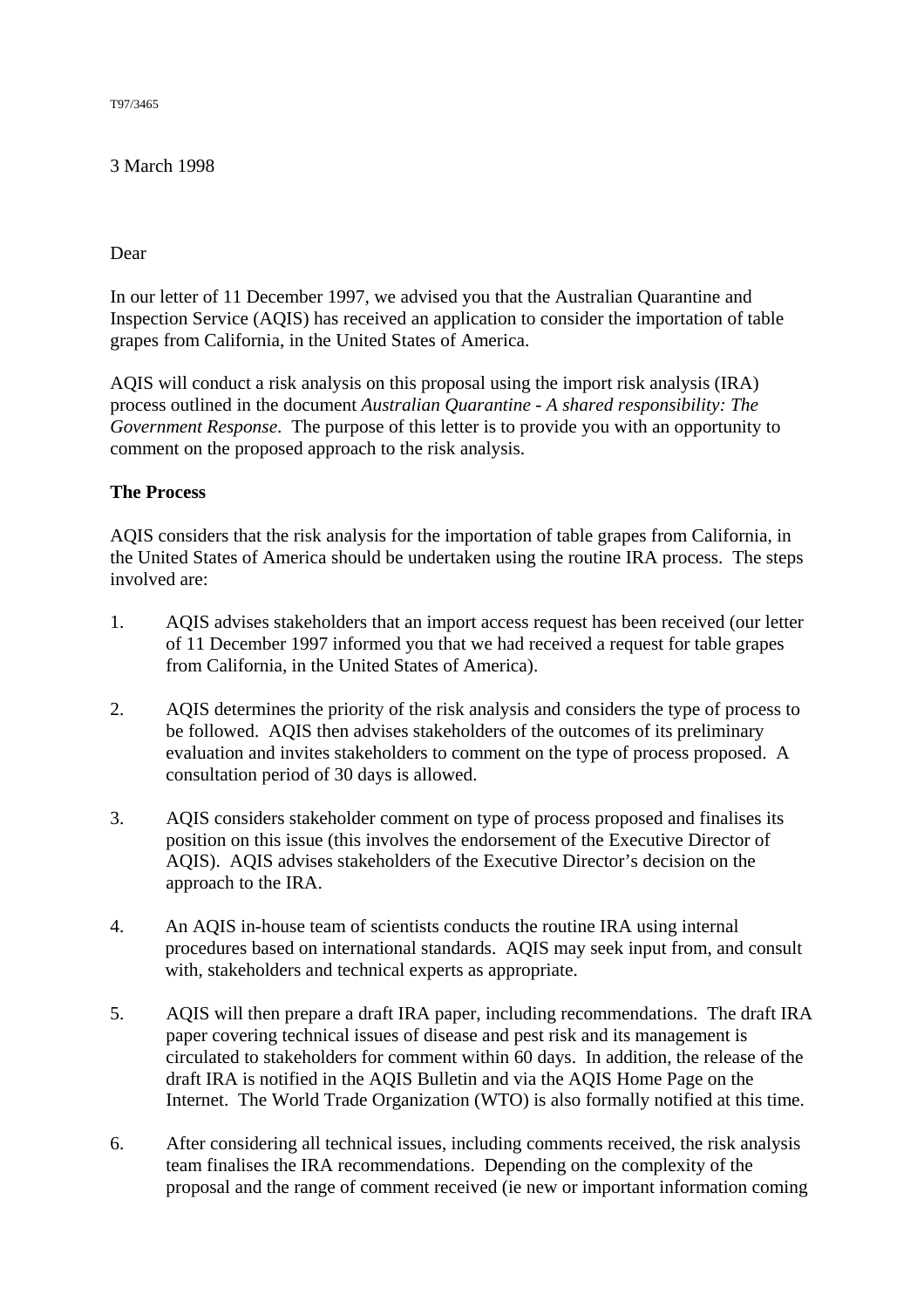to light), there may be a need for more than one round of consultation. In this case, a revised draft will be circulated for further comment before finalisation.

- 7. The IRA recommendations are submitted to the Executive Director of AQIS for approval. The Executive Director of AQIS confirms the recommendations of the AQIS team. The Executive Director must be satisfied that the IRA has been carried out in accordance with the agreed process, and that the recommendations, if accepted, would maintain Australia's appropriate level of protection and otherwise accord with Australia's international rights and obligations.
- 8. AQIS advises the applicant and other stakeholders of the Executive Director's approval. In addition, AQIS arranges notification in the AQIS Bulletin and on the AQIS Home Page on the Internet. If there are no appeals within 30 days the policy is adopted.
- 9. Any stakeholder disagreeing with the process followed may appeal to the Director of Animal and Plant Quarantine. The appeal is considered by an Import Risk Analysis Appeal Panel (IRAAP) which makes its decision within 45 days. The IRAAP comprises the Chair of the Quarantine and Exports Advisory Council (QEAC) (Chair), the Director of Animal and Plant Quarantine, the Chief Plant Protection Officer or Chief Veterinary Officer (as appropriate) and one other member of QEAC.
- 10. If the appeal is upheld, AQIS refers the appeal panel's conclusions to the AQIS team for rectification of the deficiency in the process. AQIS advises the appellant and all stakeholders of the decision by the appeal panel. Once the IRA is complete, application of the policy can proceed. New or revised import conditions will be circulated.

# **Release of Information**

Information relating to the identity of the respondent and the substance of comments received in response to the process may be made available to other respondents, and to third parties, unless a request for anonymity is included with the response. Where a request for anonymity is not made, a respondent will be taken to have consented to the release of information including the respondent's identity, and the substance of the response, for the purposes of Information Privacy Principle 11 (under the *Privacy Act 1988*).

# **Timeframe for Completing the Risk Analysis**

We estimate that the risk analysis on table grapes from California, in the United States of America will take approximately 10 months to complete, using the process outlined above. If there are no unanticipated delays, we would expect the draft IRA paper to be released late 1998. Stakeholders will be kept informed of any significant delays or variations to the proposed timeframe.

### **Request for Comments**

You are invited to comment on the proposal to conduct the IRA on the import of table grapes from California, in the United States of America using the routine process. Your comments will be taken into consideration when AQIS finalises its position on the type of process to be